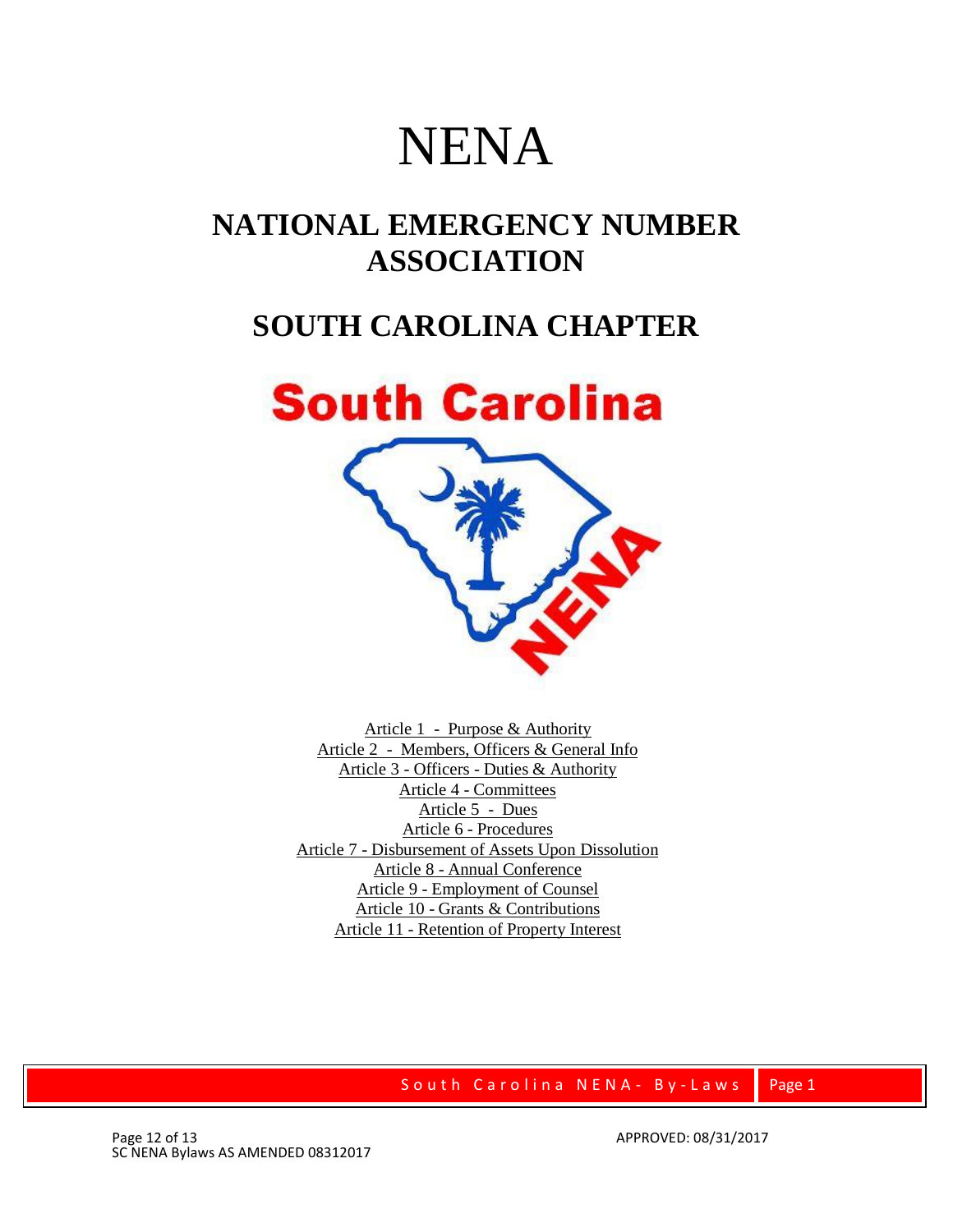## **Article 1 - Purpose & [Authority](http://www.nena.org/scnena/#Article%20I%20%C2%96%20ELECTION%20OF%20MEMBERS)**

## I. Name and General Membership Requirement

- A. The organization shall be known as the South Carolina Chapter of the National Emergency Number Association, South Carolina NENA.
- B. This membership shall be open to all persons of good character who meet the membership requirements of the Bylaws adopted pursuant to the National Emergency Number Association.

## II. Purpose

To foster the technological advancement, availability and implementation of a universal emergency telephone number system (9-1-1). In carrying out its mission, NENA promotes research, planning, training and education. The protection of human life, the preservation of property, and the maintenance of general community security are among NENA's objectives.

- A. Foster the availability and development of a universal emergency telephone number common to all jurisdictions by means of research, planning, training and education; represent its members before communications regulatory agencies, the State of South Carolina 9-1-1 Office and policy making bodies as may be appropriate, and through its efforts strive toward citizens having immediate access to emergency public safety services to the end that the safety of human life, the protection of property and the civic welfare are benefited to the utmost degree;
- B. Provide for membership in this Chapter in accordance with the language and intent of its Bylaws, which are now, and may later be in effect. Membership shall not be limited other than by classification and good character and shall have such rights and privileges by classification as may be provided from time to time in keeping with the state of development of the art of public safety emergency communications.

## III. Authority

- A. Executive Board
	- 1. The business and affairs of the chapter shall be managed under the direction of the chapter executive board, which shall exercise all of the powers of the chapter except those powers otherwise reserved exclusively to the members.
	- 2. The chapter executive board shall:
		- a.) Establish and maintain adequate management of the chapter's activities;
		- b.) Fill vacancies in accordance with these bylaws;

## South Carolina NENA - By-Laws Page 2 of 13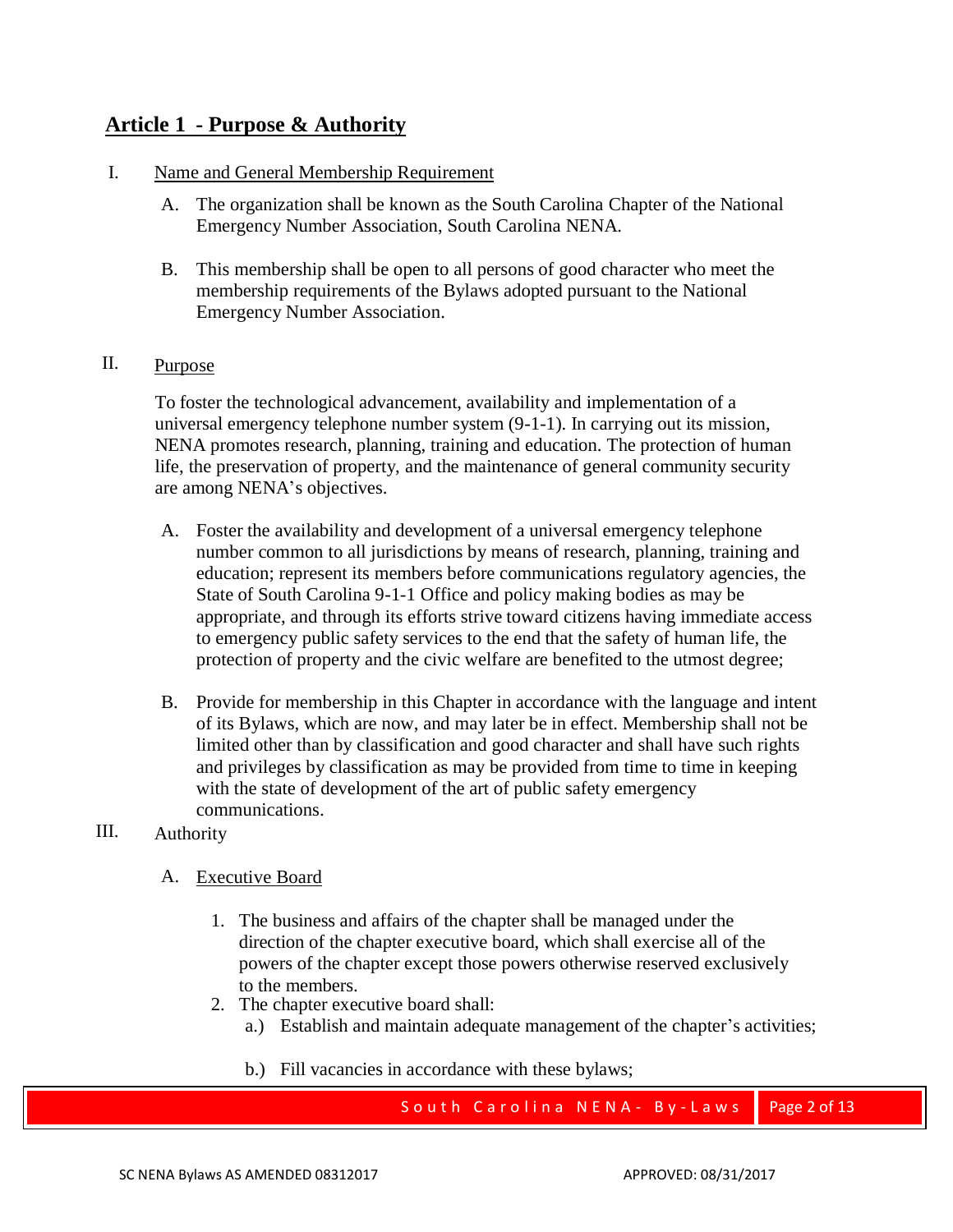- c.) Appoint additional committees as deemed necessary;
- d.) Engage legal and other counsel as deemed appropriate by the chapter executive board and;
- e.) Issue an annual financial report to the membership and report on chapter activities.

## B. Membership

- 1. The membership of the chapter shall approve any anticipated expenses of any projects that are not a part of the regular activities of the chapter;
- 2. Elect the officers and of the chapter;
- 3. Amend these bylaws in accordance with the provisions contained herein.

## **Article 2 – Membership, Officers and General Information**

Applications for membership and the reporting thereof, shall be executed upon standard forms as approved and provided by the National NENA Office and in accordance with the National NENA procedures.

#### I. Designation

The officers of the South Carolina State Chapter shall consist of the following: President First Vice President Second Vice President Secretary/Treasurer Immediate Past President Midlands Region Director Northern Region Director Pee Dee Region Director Southern Region Director

All Board members of the Executive Board are voting members.

The regions are identified as follows:

Southern Region: Counties of: Barnwell, Orangeburg, Calhoun, Allendale, Bamberg, Hampton, Colleton, Dorchester, Berkeley, Jasper, Beaufort and Charleston

Midlands Region: Counties of: McCormick, Edgefield, Aiken, Saluda, Lexington,

South Carolina NENA - By-Laws | Page 3 of 13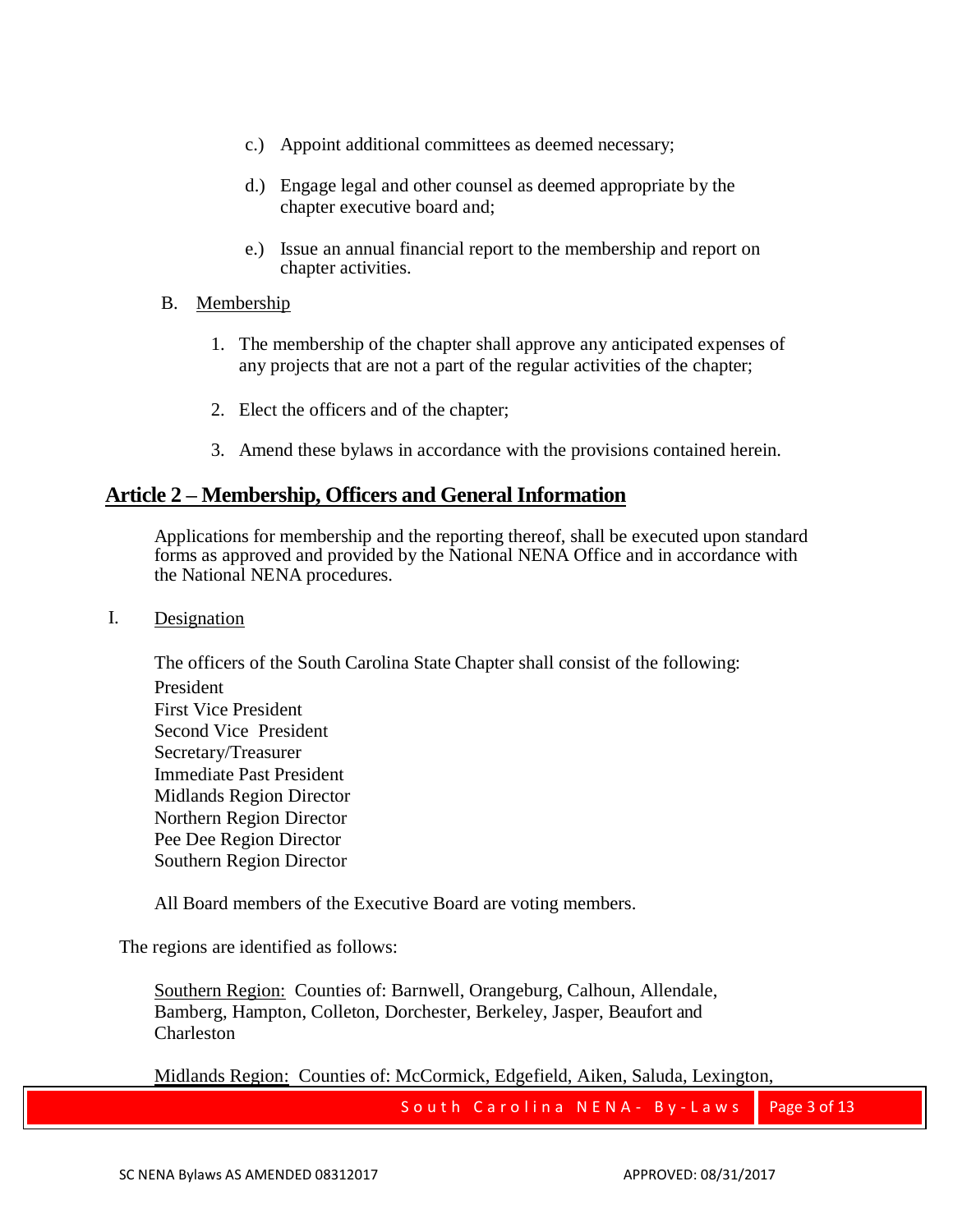Richland, Newberry, Fairfield, Kershaw, Lancaster, Chester and York

Northern Region: Counties of: Oconee, Pickens, Greenville, Spartanburg, Cherokee, Anderson, Laurens, Union, Abbeville and Greenwood

Pee Dee Region: Counties of: Chesterfield, Darlington, Lee, Sumter, Clarendon, Williamsburg, Florence, Marion, Dillon, Marlboro, Horry and Georgetown

## II. Nominations, Elections

- A. A nominating committee of three members shall be appointed by the President. The nominating committee shall elect its own chairperson and shall propose one or more candidates for election, taking into consideration professional reputation, character, and other qualifications that are deemed appropriate by the nominating committee.
- B. Any candidate nominated either by the nominations committee or the membership must be contacted in writing by the nominations committee chair or their designee to obtain their consent for their name to appear on the ballot for election to the office nominated.
- C. The nomination committee will review and determine the eligibility of all persons nominated for office, to include confirmation from the nominees' employer.
- D. A nominee's name may appear on the ballot for only one office per election process. In the event a person is nominated for more than one office, the nominations committee will contact the nominee and the nominee shall the select office they wish to seek from the offices in which they have been nominated.
- E. All elections shall be by personal or electronic ballots. The State Chapter Executive Board is charged with the elections process and the board will send voting ballots a minimum of (40) days before the date of the annual chapter meeting.
- F. Members must be listed with the National NENA registry as a member of the South Carolina Chapter sixty days (60) prior to the date of the South Carolina NENA annual business meeting and elections in order to receive a ballot.
- G. Election ballots shall be returned as designated on the ballot. No ballot will be counted if it is received after the date and time listed on the ballot.
- H. Ballots shall be destroyed 90 days after the result of the election has been

South Carolina NENA - By-Laws Page 4 of 13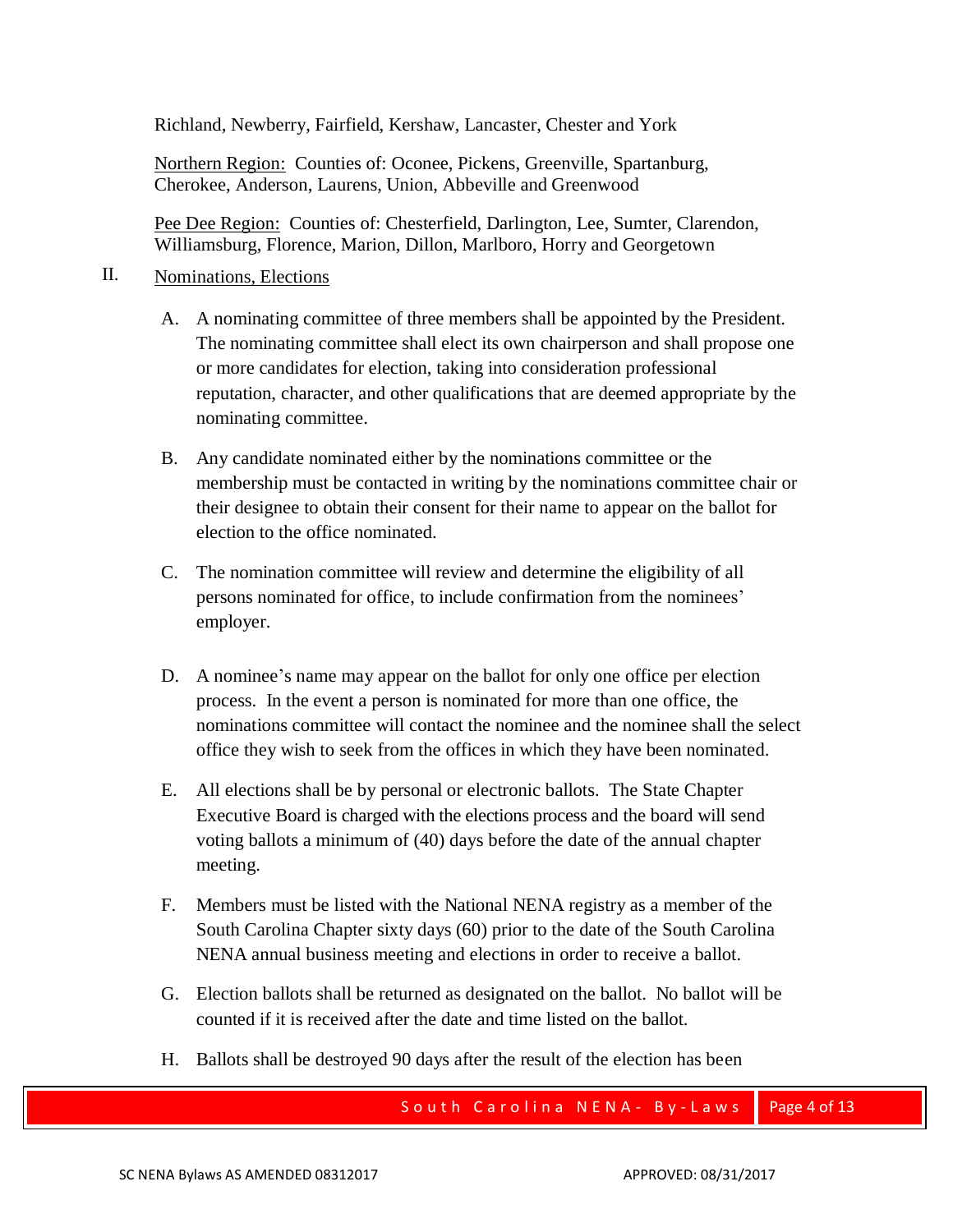announced unless a petition for recount has been properly filed. If a recount petition is filed, ballots will be maintained until directed by a vote of the executive board.

- I. A written request for a ballot recount must be filed with the secretary within 30 days after the result of the election has been announced. Any recount shall be performed in accordance with policies adopted by the executive board.
- J. The quorum for the annual meeting shall be the voting members present. Each voting member shall be entitled to one vote on business brought before the assembly at the annual conference. Proxy voting shall not be allowed.
- K. All questions of membership eligibility, including eligibility for nomination and election, shall ultimately be determined by the executive board.

#### III. Terms of Office

- A. Elected officers shall assume duties commencing January  $1<sup>st</sup>$  after the Annual Conference, at which they were elected.
- B. Officers shall remain in office until the installation of their elected successor or the investiture of their successor, as provided in Section III herein.

#### President

The President shall serve for a two-year term immediately following a completed two-year term as 1<sup>st</sup> Vice President.

First Vice President The Vice President shall serve a two-year term immediately following a completed twoyear term as 2nd Vice President

Second Vice President Shall serve a two-year term commencing on January 1<sup>st,</sup> after Annual Conference elections.

Secretary/Treasurer Shall serve a two year term commencing on January 1<sup>st,</sup> after Annual Conference elections.

Immediate Past President Shall serve a two-year term commencing on January  $1<sup>st</sup>$ , after Annual Conference elections.

Region Directors

Shall be elected, from within their respective regions, for a two-year term after Annual Conference elections. This term will commence on January  $1<sup>st</sup>$ . The Northern Region Director and the Southern Region Director elected on odd years while the Midlands Region

South Carolina NENA - By-Laws Page 5 of 13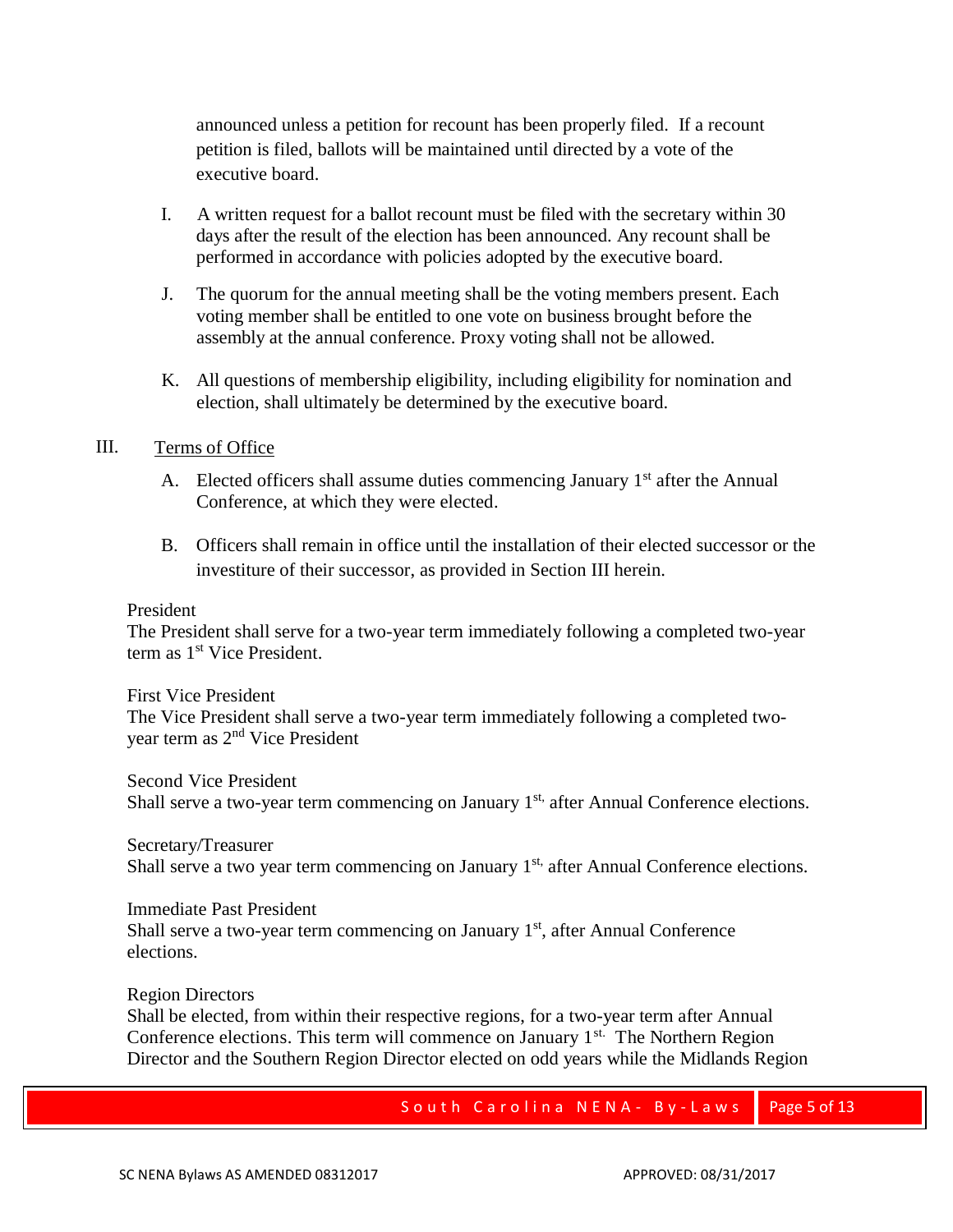Director and the Pee Dee Region Director elected on even years.

Term Limits; all elected offices are prohibited from holding the same office for more than two consecutive years.

- IV. Vacancies in Office
	- A. A vacancy in the office of president shall be filled by the  $1<sup>st</sup>$  vice president for the remainder of that term, followed by one full term as President.
	- B. A vacancy in the office of  $1<sup>st</sup>$  Vice President shall be filled by the 2nd Vice President for the remainder of that term, followed by one full term as 1<sup>st</sup>Vice President. The current president and immediate past president shall serve the remainder of the term, followed by an additional term as president and immediate past president.
	- C. A vacancy in office of  $2<sup>nd</sup>$  Vice President will remain vacant until the next annual election.
	- D. A vacancy in any other office will be appointed by the President.

## **ARTICLE 3 – Officers (Duties and Authority)**

- I. President's Authority
	- A. The President will carry out duties as delegated in this Article, and those policies duly adopted by the Executive Board;
		- 1. Appoint special committees to perform tasks deemed necessary during his/her term of office;
		- 2. Authorize reasonable and proper expense of any member for the purpose of specific Chapter duties;
		- 3. Call any committee into session at any time;
		- 4. Engage any employee or agent, in accordance with Article IX of these Bylaws if approved by Executive Board action.
		- 5. Preside at all meeting of this Chapter and/or the Executive Board and serve as Chairperson of the Executive Board;
		- 6. Appoint committees in accordance with Article IV of these Bylaws;
		- 7. Serve as the coordinator of the functions of the Chapter representing the Executive Board in those matters where he/she has responsibility in accord

South Carolina NENA - By-Laws Page 6 of 13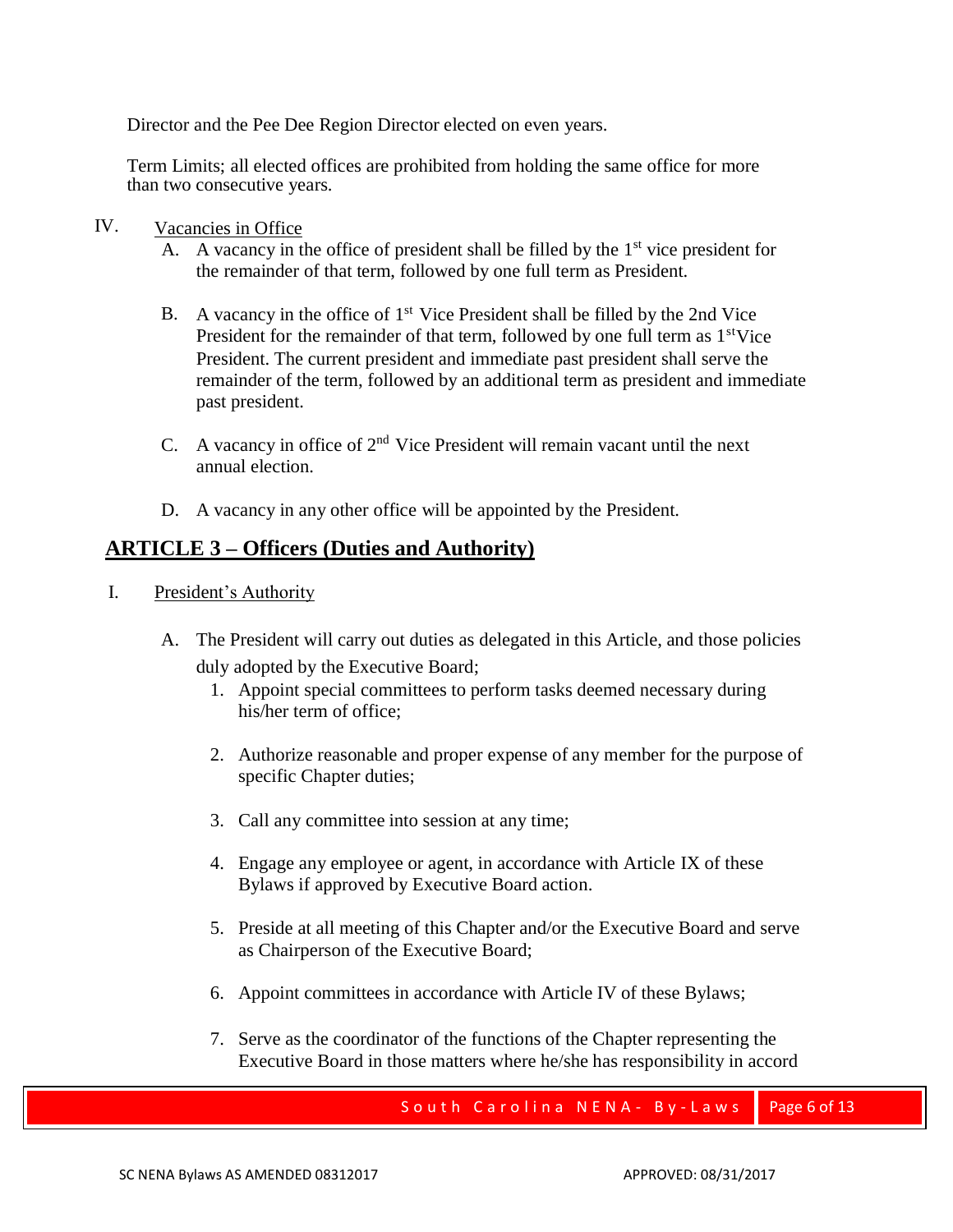with his/her required duties;

- 8. Supervise the general conduct, planning, and activity of the annual conference, and provide for the official requirements of the Executive Board during these and other meetings of such bodies;
- 9. Carry out the purposes of this Chapter as set forth in its Bylaws.

Parliamentary Authority - The President's parliamentary decision upon the Conference floor shall be final, provided it is not in conflict with the Conference Rules of this Chapter and for other matters by Roberts Rules of Order to the extent practical.

#### $II.$ 1<sup>st</sup> Vice President Authority

- A. It shall be the duty of the 1<sup>st</sup> Vice President to perform all the duties of the President in his/her absence, or in the event of the President's inability or refusal to act. When so acting, the  $1<sup>st</sup>$  Vice President shall have all the powers of and be subject to all the restrictions upon the President.
- B. Conduct a continuous effort to increase all classes of membership, and to increase the revenues of this Chapter in a manner approved by the Executive Board.
- III. Vice President Authority
	- A. It shall be the duty of the 2nd Vice President to assist and support the President and 1<sup>st</sup> Vice President in the performance of their designated duties.
	- B. The 2<sup>nd</sup> Vice President shall also oversee and validate the chapter's financial matters and provide support and assistance to the Secretary/Treasurer as needed.

## IV. Secretary / Treasurer Authority

- A. The Secretary/Treasurer shall have such duties and exercise such authority as from time to time may be delegated or assigned by the Executive Board.
- B. Establish banking facilities; prepare checks for the expenditure of funds to cover the Chapter's indebtedness.
- C. Keep complete records of all monies owed to the Chapter and of expenditure incurred by the Chapter and take all appropriate measures to assure the prompt collection of payment of, and accounting for Chapter funds;
- D. Receive all funds due this Chapter and maintain bank accounts for the orderly processing of all funds, in accordance with Section IV, paragraph B of this article;

South Carolina NENA - By-Laws | Page 7 of 13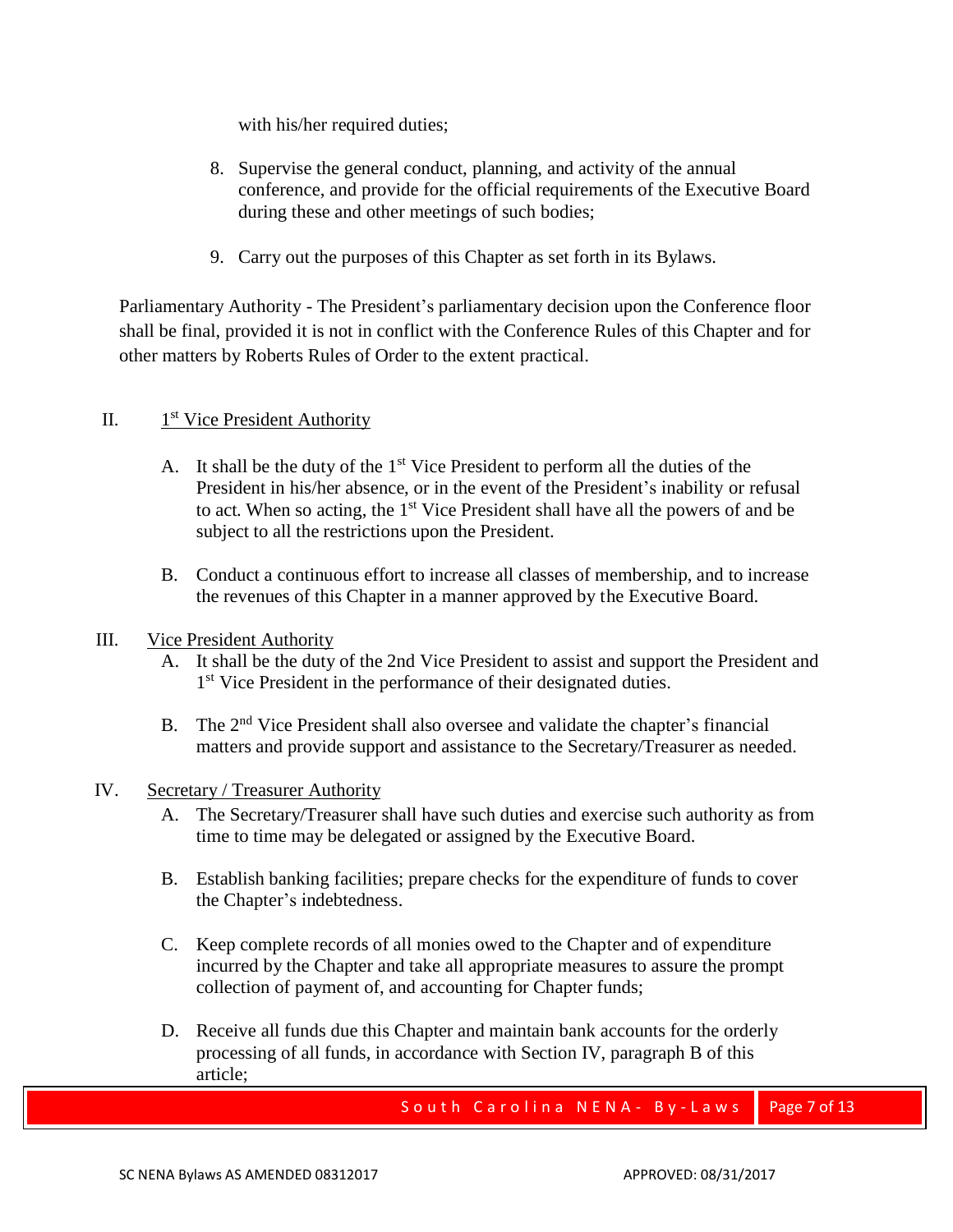- E. During the annual conference, give a full disclosure of financial account(s) and offer annual profit and loss statement(s) to members.
- F. Furnish quarterly financial statements containing his/her comments and recommendation of the members of the Executive Board.
- G. Provide for the notice and keeping of minutes and records of the annual conference of this Chapter.
- H. Serve as Historian of the Chapter, coordinates the input and maintains an archive which shall store, list, and maintain that which is deemed to be of historical value to the Chapter, including the collection of all official publications, and cause to be printed in official publication information of historical interest to the membership of this chapter.
- I. Maintain the records, files and library of the Chapter and handle its general correspondence.
- J. Serve as the secretary of the meeting of the Executive Board.

## V. Regional Directors

- A. Shall serve their respective regions to further NENA's mission.
- B. Maintain a continuous effort to increase all classes of membership, and to increase the revenues of this Chapter in a manner approved by the Executive Board.
- C. Shall serve as needed by the Executive Board.

## VI. Executive Board Authority

- A. The Executive Board shall consist of the regularly elected officers, as defined in the Bylaws, Article II, currently serving the Association in their designated capacities.
- B. Authority is hereby provided for the Executive Board, between annual conferences, to perform all functions and do all acts which this Chapter might do or perform except it shall not have the power to amend the Bylaws. Its decision shall be final in matters determined reasonable and proper. It has the power to convene or poll itself by a majority vote. The Executive Board may utilize telephonic conferencing and/or other electronic means as deemed necessary in addition to meeting in person, and any decisions made telephonically or otherwise shall be as valid and binding as those made in person.

C. Executive Board duties are as follows:

1. To report at each annual conference of this Chapter all measures considered

South Carolina NENA - By-Laws Page 8 of 13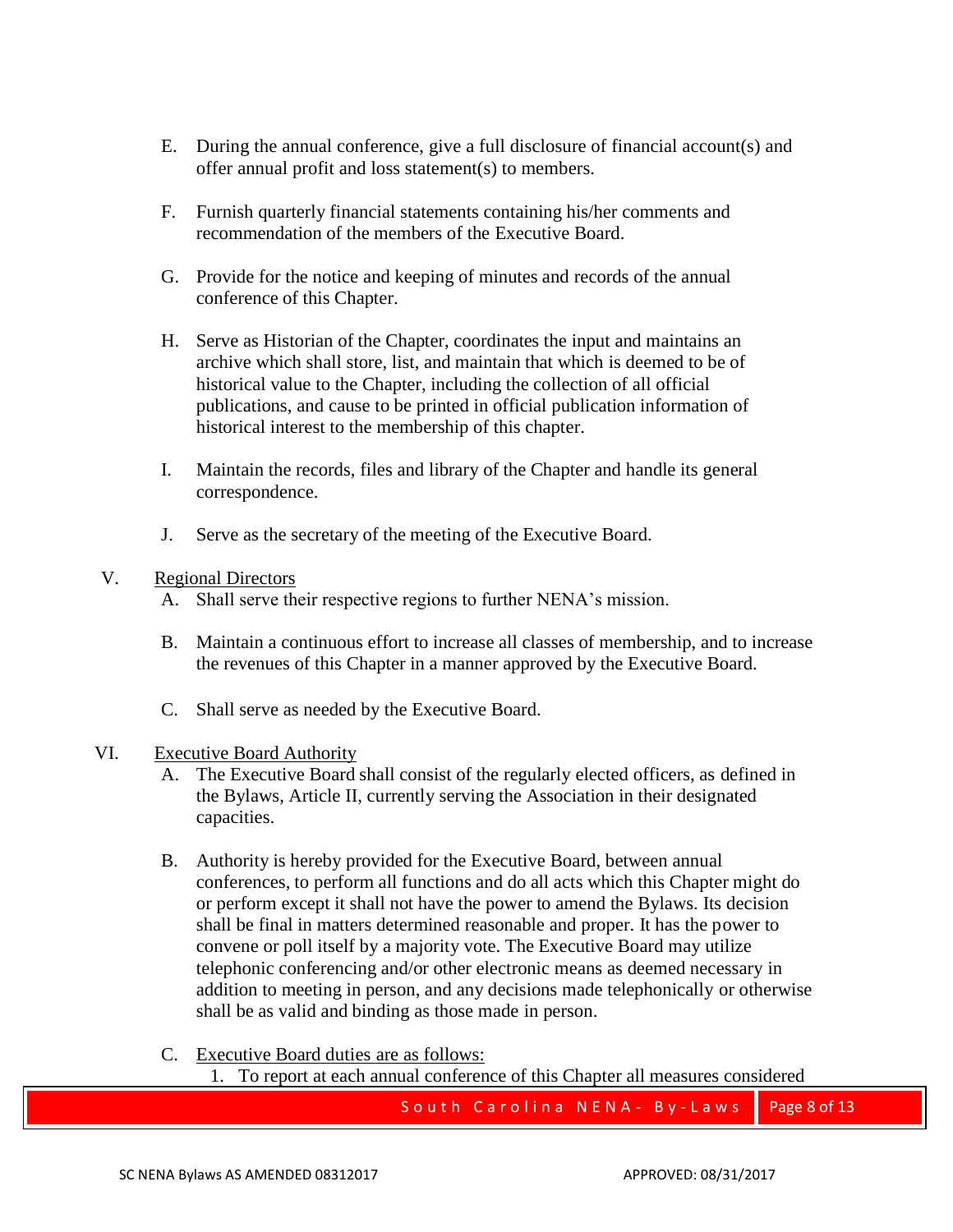during the current year.

- 2. Make recommendations to the membership at the annual conference on matters published to the membership and/or matters of which the membership has received notice.
- 3. Supervise all accounts and expenses of the Chapter.
- 4. Review, modify as necessary, and approve the proposed budget of the Chapter, such budget to show anticipated revenues by source, anticipated expenses and the desired objective and anticipated expenses of any projects that are not a part of the regular activities of the Chapter.
- 5. To select the site(s) and date(s) of the Annual Conference and to inform the membership thereof.
- 6. Be responsible for the operation of any publication which the Chapter publishes or sponsors.
- 7. The Executive Board shall meet at such times and places as the President shall designate, or as the Board itself may otherwise deem necessary by a majority vote of its members. Reasonable advance notice of such meetings shall be provided in writing to all members of the Executive Board.
- 8. A meeting of the Executive Board shall not be official unless attended by a majority of its member.

## **ARTICLE 4 – (Committees)**

- I. Standing Committees
	- A. Nominating Committee
		- 1. The President shall appoint the membership of this committee.
		- 2. This Committee shall report a slate of nominees for all offices.
		- 3. The slate of nominees shall be presented to the membership in accord with the election procedure stated in the Bylaws Article 2.
	- B. Section 2. Special Committees

Special committees may be appointed by the President, as the/she deems necessary for specific tasks. Members of these committees shall serve at the pleasure of the President, and their terms otherwise shall expire concurrently with that of the President.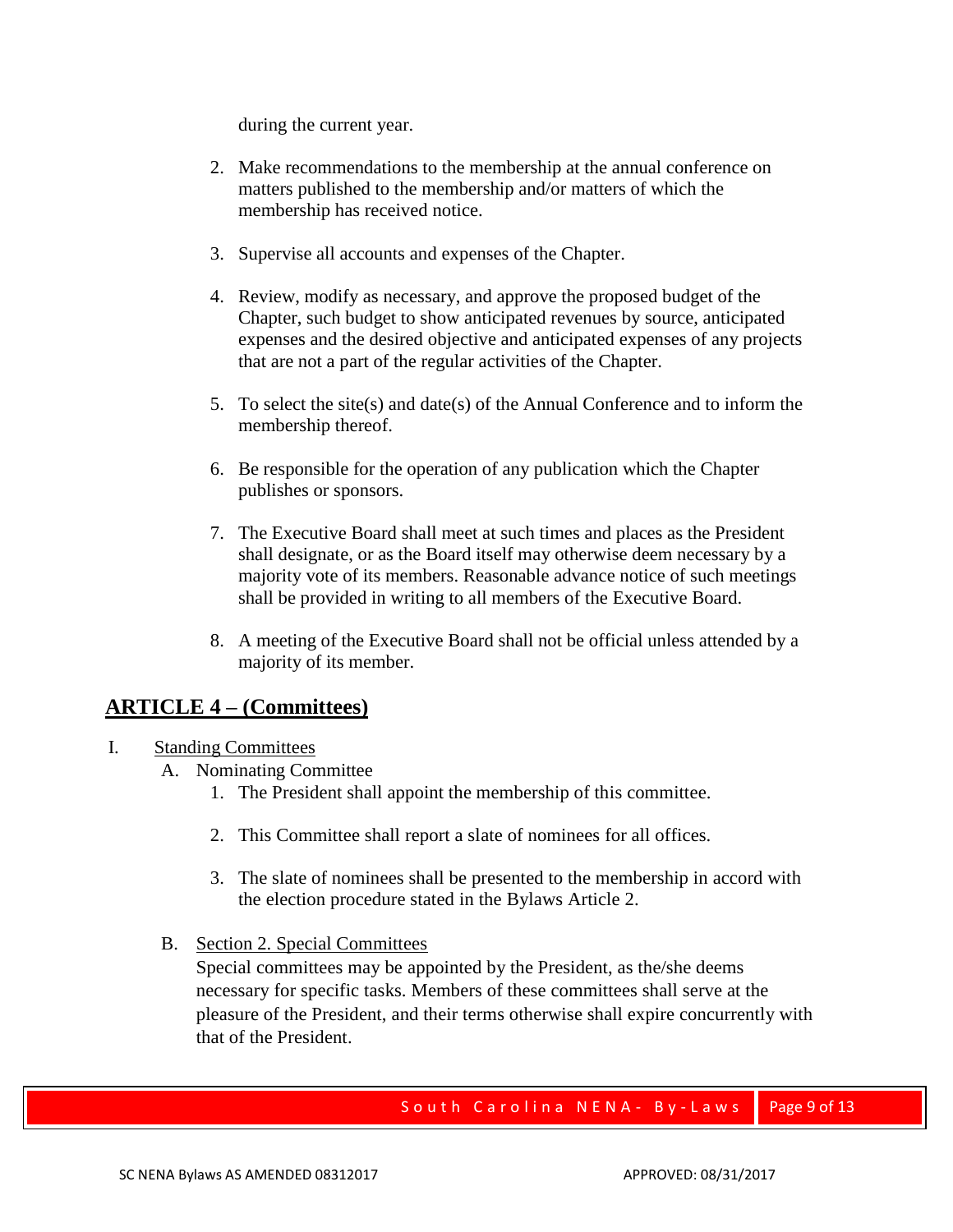C. Section 3. Duties of Committees Where not otherwise specified, duties of committees shall be designated by the President.

## **ARTICLE 5 – (Dues)**

The annual dues rate is set and collected by National NENA. The South Carolina Chapter shall recover dues in whole or part from NENA National, once dues are collected.

## **ARTICLE 6 – (Procedure)**

I. Statement of Restrictions

The Bylaws of this Chapter may be amended only by a majority vote of the membership in attendance at the Annual Conference.

## II. Requirements

- A. A proposal to amend the Bylaws of the Chapter shall be honored from any member.
- B. An amending proposal shall be submitted by the maker in written form to the Executive Board and its format shall in order be:
	- 1. Indication of the name of the maker of the proposal;
	- 2. Indication of the intent of the proposal;
	- 3. Indication of the Annual Conference where consideration is desired;
	- 4. Indication of the Article (s), Section (s), and Paragraph (s) of the Bylaws proposed to be amended;
	- 5. Proposed amending language.

## III. Drafting of Resolutions

A resolution to amend the Bylaws of this Chapter shall be based upon the required amending proposal and, with the guidance of the Executive Board; it shall be so devised and drafted. A copy of the draft resolution shall be provided to the maker prior to publication for his/her concurrence. Participation by the Executive Board in these matters shall not be construed to imply their support of the measures considered therein except when the Executive Board initiates an amending resolution.

IV. Required Publication

An amending resolution which has been processed in accord with the requirements of Section II and III of this Article shall be published and distributed to all members of this Chapter no less than thirty days before the annual Chapter conference for consideration.

South Carolina NENA - By-Laws | Page 10 of 13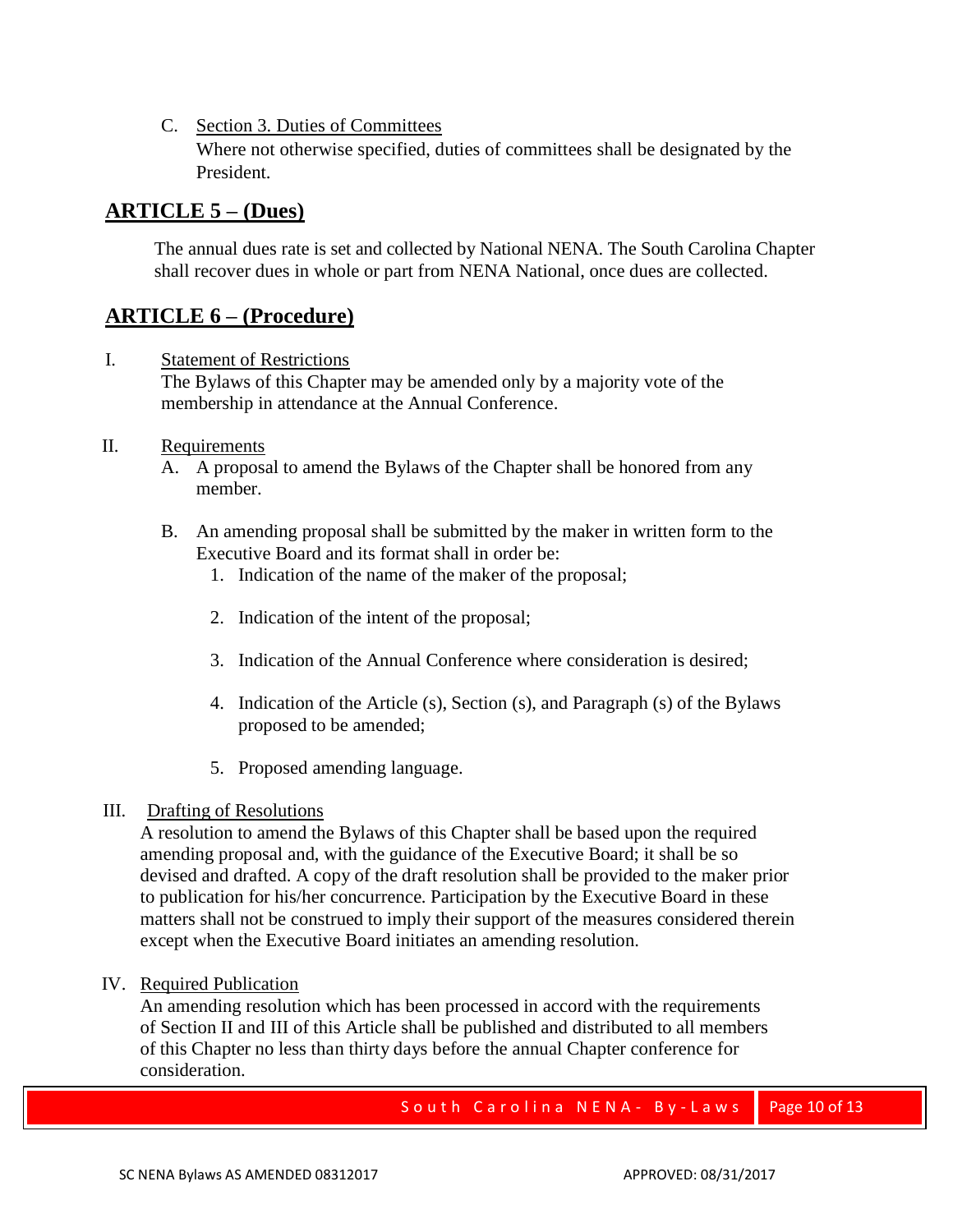V. Quorum Revision of Resolutions

A conference quorum may make amendments to a resolution to amend the Bylaws by means of a majority vote on each proposed resolution amendment.

VI. Effective Date of Amendments

Resolutions passed and adopted by this Chapter in accord with other provisions of the Bylaws shall be in force and effect upon the adjournment of the annual conference where considered and adopted, provided an exception to this effect is not otherwise contained in the language of the resolution adopted.

## VII. Impeachment

A two-third-majority vote of the active membership present at the Annual Conference, or at a special meeting, shall be required for the removal from office of an officer of this Chapter.

## VIII. Parliamentary Procedure

Upon any question coming before this Chapter not otherwise specifically provided for in the Bylaws the presiding officer shall be governed to the extent practicable by Roberts Rules of Order.

## **ARTICLE 7 – (Disbursement of Assets Upon Dissolution)**

## Statement of Intent

Should the Chapter be dissolved, all assets shall be distributed to an organization, or organizations, of similar purpose as selected by a two-thirds- majority vote of an annual conference quorum, or by the Executive Board if between annual conferences.

## **ARTICLE 8 – (Annual Conference)**

- A. Conference Quorum The members attending a business session of an annual conference shall constitute a Conference Quorum.
- B. Conference Rules Conference rules may be established by the Executive Board between annual conferences or by a majority vote of an annual conference quorum. The conference rules shall be part and parcel of these Bylaws provided the provisions of Bylaws Article 6, Section V are waived with respect to the conference rules only.

## **ARTICLE 9 – (Employment of Counsel)**

## Employment Procedure

Counsel shall be employed upon a recommendation by the President and approval of the Executive Board. The Executive Board shall stipulate the retainer fee.

South Carolina NENA-By-Laws | Page 11 of 13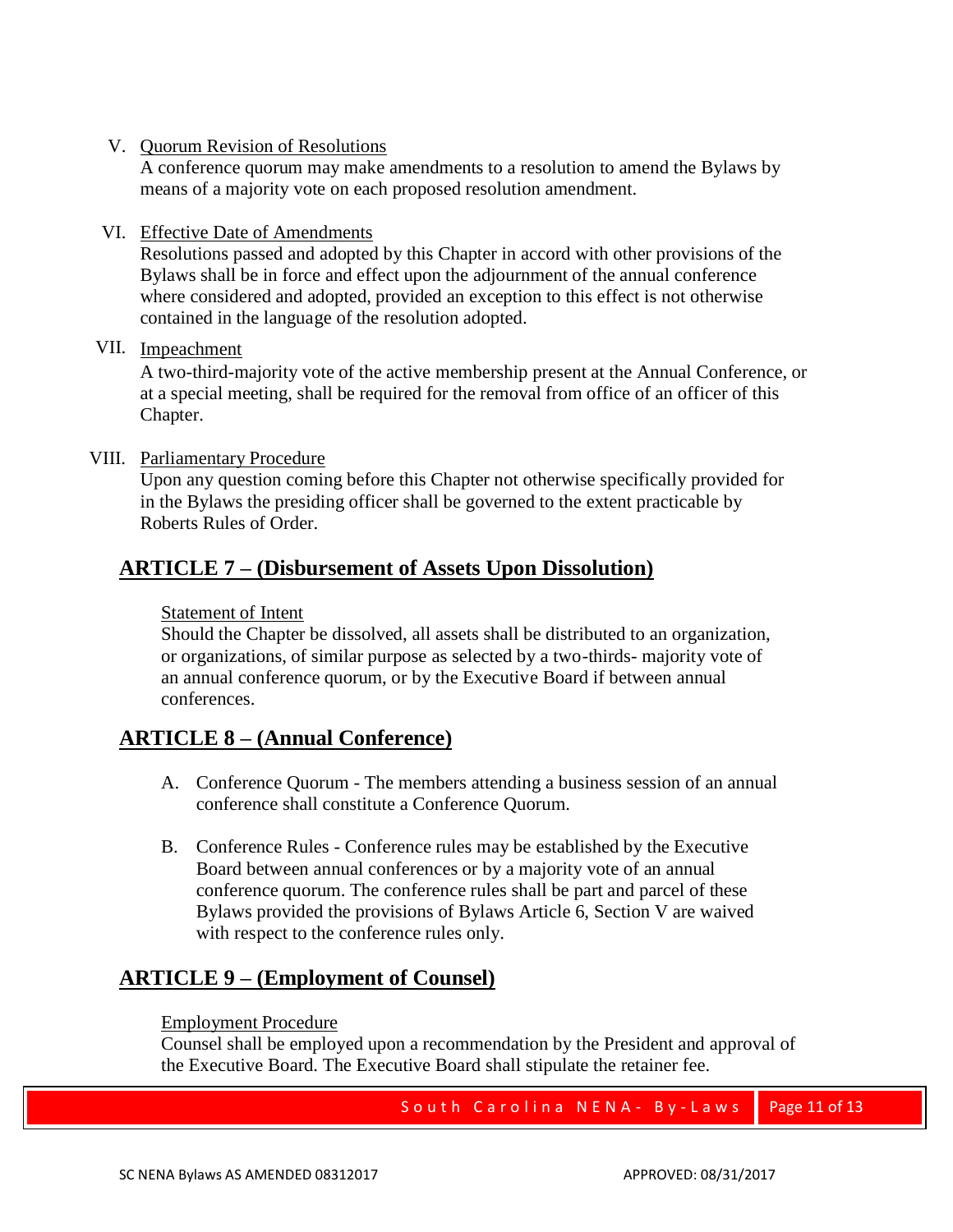## Purpose

Counsel shall be employed for the purpose of providing legal advice to the Chapter and for the preparation and presentation of matters before governmental bodies as desired by the Chapter.

## **ARTICLE 10 – (Grants and Contributions)**

## I. Application for Funds

- A. The President of this Chapter or any member designated by him/her may make application to any organizations, corporations, agencies, groups or persons for grants or contributions of funds or property for carrying out general or specific purpose of this Chapter.
- B. No application shall be made to, or contribution received from, any person or agency except after a determination by the Executive Board that a grant or contribution to the Chapter would be motivated by the desire to further the purposes of the Chapter and not to derive personal benefit or privilege to the donor.

#### Acceptance of Grant or Contribution

Any member who may be offered a grant, or contribution or contract for this Chapter shall immediately notify the President but no grant or contribution shall be finally accepted by the Chapter except upon approval of the Executive Board. The terms of any such grant or contribution shall be set forth in writing and signed both on behalf of the Chapter and the donor.

#### Administration of Funds

Any grant or contribution to the Chapter shall be credited to its general fund unless under the terms thereof a special fund is prescribed. The budgeting, receipt, custody and disbursement of any such grant or contribution shall follow the procedure defined for general funds of this Chapter unless provided otherwise in the terms of the grant or contribution and agreed to by the Executive Board.

## **ARTICLE 11 – (Retention of Property Interest)**

#### I. Retention of Title

All right, title, and interest, both legal and equitable, in and to property of this

## South Carolina NENA-By-Laws | Page 12 of 13